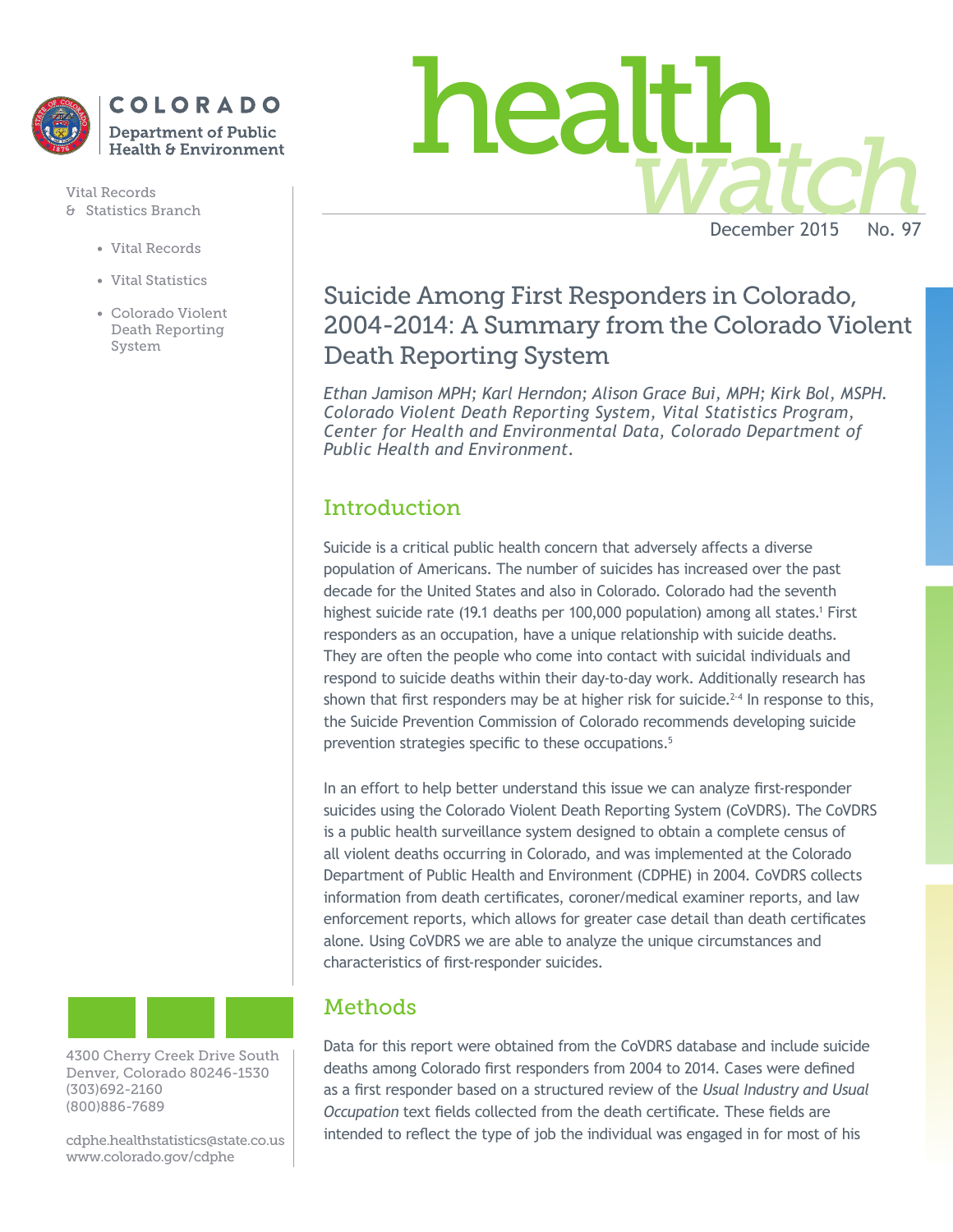or her working life. A master list of applicable occupation and industry fields was created, which was then used to pull deaths from all years of data within our sample. Based on exploratory findings, first-responder occupations were categorized as traditional fire, EMS, and police/law enforcement occupations, as well as security, corrections, and dispatchers (related to emergency services). Our comparison group included all suicides among Colorado residents from 2004 to 2014.

Suicide deaths were analyzed by occupation, lethal means of suicide, age, veteran status, and associated precipitating circumstances. For this report, lethal means are reported as one of four possible categories: firearm, hanging/asphyxiation/suffocation, poisoning (including illicit and prescription drugs and carbon monoxide), and other (including all other methods). Suicide deaths are presented as number of cases and percent of total number of deaths for a given category.

### Results

### **Suicide Deaths**

From 2004-2014 there were 196 suicide deaths among first responders. Of the six included occupations police/law enforcement had the highest count of suicides (n=71) followed closely by security (n=66).





#### **Suicide Methods**

The methods used to inflict fatal injury in first-responder suicides are compared to all Colorado suicides in Figure 2. The vast majority of first-responder suicides were via firearm (72.8%), compared to 48.9 percent in the all-Colorado suicide population.





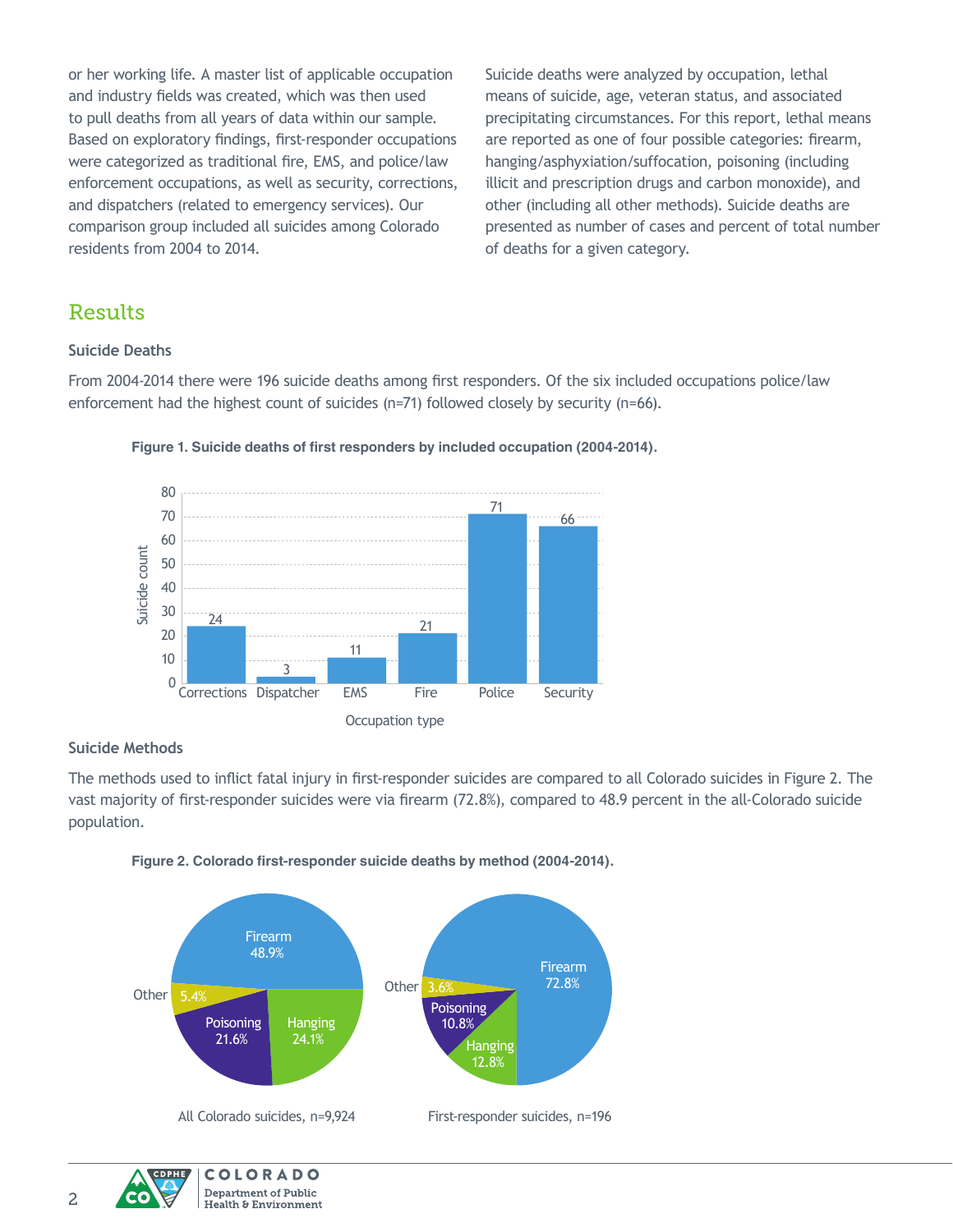### **Suicides by Age**

Figure 3 reveals that nearly half of suicide deaths among first responders occur among ages 25-44 years, while nearly one-third occur among ages 45-64. Additionally the demographics show that 90.8 percent of first-responder suicides were male while 76.9 percent of all Colorado suicides are male (data not shown).



**Colorado first-responder suicides by age (2004-2014).**

### **Suicide Circumstances**

The CoVDRS collects circumstances related to violent death. Table 1 shows the most common circumstances in firstresponder suicides compared with all Colorado suicides. The percentage is drawn from cases where there is at least one known circumstance. The highlighted rows represent the three highest percentages of circumstances present for the specific population.

|  | Table 1. Circumstances for suicides among first responders (2004-2014). |  |  |  |  |
|--|-------------------------------------------------------------------------|--|--|--|--|
|--|-------------------------------------------------------------------------|--|--|--|--|

| <b>Circumstances</b>                   | All suicide |       | <b>First responders</b> |       |
|----------------------------------------|-------------|-------|-------------------------|-------|
|                                        | n           | %     | $\mathsf{n}$            | %     |
| Suicides with 1+ known circumstance    | 9,007       | 90.54 | 175                     | 89.29 |
| Current depressed mood                 | 5,341       | 59.30 | 99                      | 56.57 |
| Current mental health problem          | 3,743       | 41.56 | 65                      | 37.14 |
| Left a suicide note                    | 3,462       | 38.44 | 77                      | 44.00 |
| Ever treated for mental health problem | 3,328       | 36.95 | 57                      | 32.57 |
| Intimate partner problem               | 3,272       | 36.33 | 71                      | 40.57 |
| Disclosed intent to commit suicide     | 3,187       | 35.38 | 62                      | 35.43 |
| Physical health problem                | 2,898       | 32.17 | 59                      | 33.71 |
| Current mental health treatment        | 2,722       | 30.22 | 49                      | 28.00 |
| Diagnosis of depression                | 2,689       | 29.85 | 46                      | 26.29 |
| History of previous suicide attempts   | 2,383       | 26.46 | 37                      | 21.14 |
| Problem with alcohol                   | 2,373       | 26.35 | 41                      | 23.43 |
| Job problem                            | 1,880       | 20.87 | 39                      | 22.29 |
| Financial problem                      | 1,854       | 20.58 | 30                      | 17.14 |
| Problem with other substance           | 1,420       | 15.77 | 16                      | 9.14  |
| Crisis within two weeks of the suicide | 1,077       | 11.96 | 22                      | 12.57 |